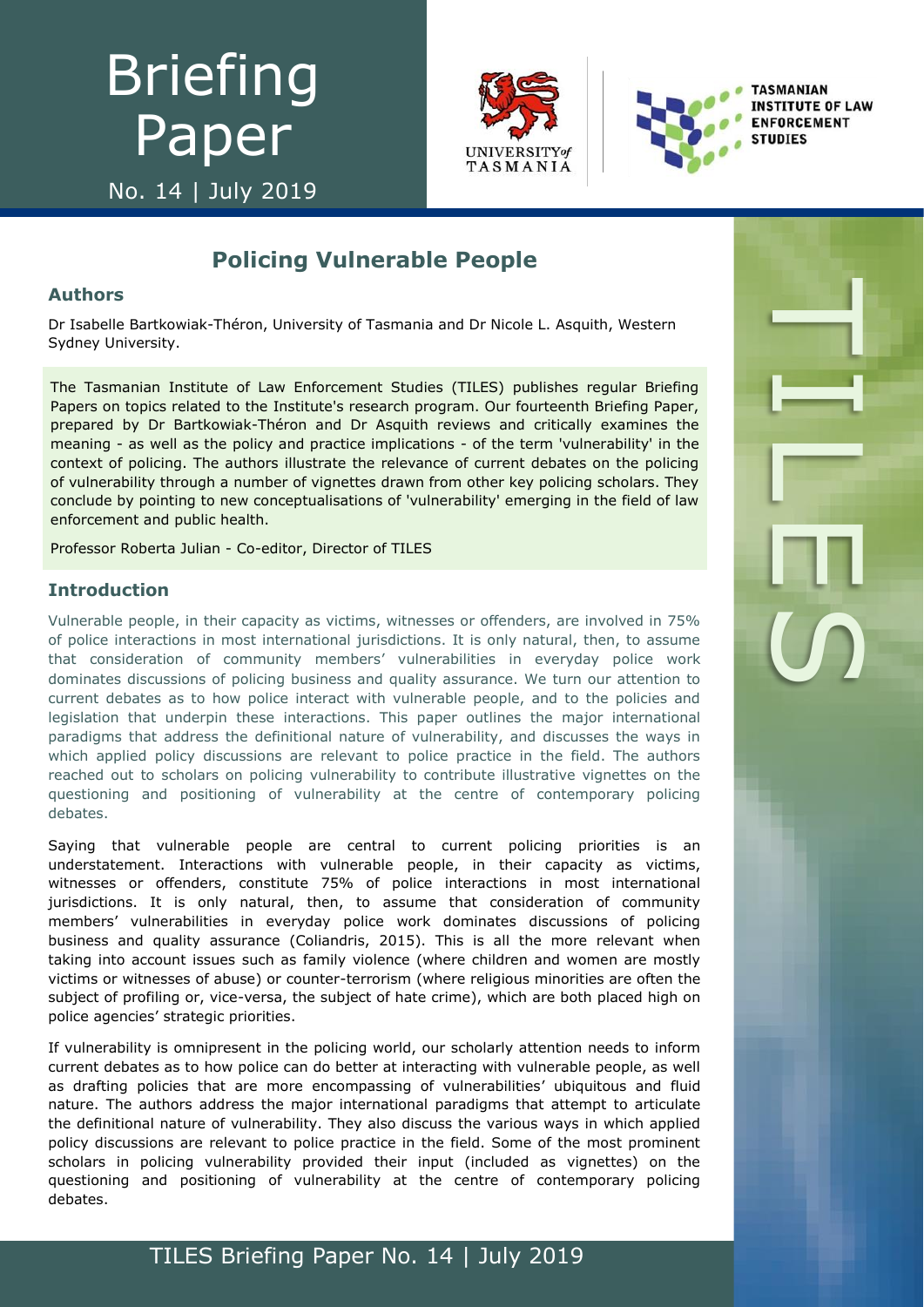#### **Grass-root and scholarly definitions of vulnerability**

There are a number of things to establish in any debate about vulnerability. First, the topic of vulnerability is not new in discussions about policing. At its core, the over-representation of vulnerable people in police interactions, custody, and subsequently in prison, has fuelled a debate about some sections of the population as 'police property' (Reiner, 1998) and as overly-stigmatised in what has been labelled an unfair, essentially white European-based criminal justice system (Cuneen, 2001; Muncie, 2008; Bartkowiak-Théron & Asquith, 2015). What is new is how the concept has slowly permeated the policy context of policing, and how it has slowly been operationalised in most western democratic jurisdictions (Bartkowiak-Théron & Asquith, 2012). Second, vulnerability is not so much a criminological concept; for the most part, as it has its origins in philosophical discussions relating to bio -ethics and to the acknowledged universal fragility of being human (Macklin, 2012; Luna, 2009). Vulnerability became more prominent when these conceptual discussions seeped into legislative considerations of equality and equity before the law. Third, it is important to highlight that the term (preferred by the authors and discussed in Howes, Bartkowiak-Théron & Asquith, 2017) remains contested, although getting traction around the world. Other terminology includes expressions such as 'at risk', 'with complex needs', etc, which all borrow from various disciplinary backgrounds and are also problematic.

#### **Conceptualising our understanding of vulnerability across attributes Vignette One**

#### *Faith Gordon, Monash University, Australia*

Vulnerability is a contested concept (Walklate, 2011). The definition of 'vulnerability' most commonly relied upon in the criminal justice system in Northern Ireland is that found in the legislation governing the use of special measures in court (1999 Order Art 4). It is the same as the definition used in England and Wales (Ministry of Justice, 2015). The definition relies on a conceptual understanding of vulnerability as being based on mental and physical characteristics rather than the risk of victimisation or the risk of harm caused by victimisation. This fails to take into consideration factors that may be impacting on the resilience of a victim, such as the nature of the crime; a lack of support network; or mental or physical ill-health that does not reach the threshold of that outlined in the legislation. Our research study which analyses the relationships between vulnerability, resilience and access to justice for older victims, challenges the current conceptual understanding of vulnerability as applied to older people within the justice system (Brown and Gordon, 2018). We argue that a key impediment to better support for vulnerable older victims of crime is the outdated and misleading definitions of 'vulnerable' and 'intimidated' found within the legislation. These definitions cause confusion amongst practitioners and older victims, leading to a narrow interpretation of who should have access to special measures and other support. In

interviews and focus groups with older people, there was a rejection of the idea that older people as a group should be categorised as 'vulnerable'.

Featured reference: Brown, K & Gordon, F 2018, 'Older Victims of Crime: Victimisation, Vulnerability and Access to Justice', *International Review of Victimology*, pp. 1- 21.

The terminology clutter does not help with the consolidation of international discussions around evidence-based practice and policy. However, it helps understand the various premises under which practice has been discussed, and the level of risk-aversion that has infused siloed operational practices across a range of individual attributes. We address these points below.

## **Conceptual origins, terminology and operationalisation**

It should come as no surprise that policing scholars and practitioners struggle to agree on a definition of vulnerability (CoP, 2014; Keay & Kirby, 2017). The term has seeped into policing jargon by way of a long history of knee-jerk policy making, which, for the most part, developed in response to policing or political scandals, or emotionally charged and traumatic events. The progressive operationalisation of the term in policy and legislation has always been awkward. Often opposed to the notion of 'resilience', the discourse of vulnerability has traditionally been one of deficiency and risk (Stanford, 2012).

At its core, the word 'vulnerability', from the Latin 'vulnus', denotes a capacity for being wounded psychologically, emotionally or physically, and is often associated with various negative connotations of weakness, lack of agency, and dependency. In the UK, her Majesty's Inspectorate of Constabulary, in 1997 and 1999, published two influential reports that reflected the need to better embrace the diverse nature of communities (Metropolitan Police Authority, 2001). These reports show a terminology shift in government circles from 'hard to reach groups' to 'vulnerable people'.

With a lack of definitional boundaries, policy makers, instead of working on a definition, engaged in a normative exercise of categorisation, and listed a variety of attributes that can make a person vulnerable (Stanford, 2012; Coliandris, 2015; Keay, 2017). In Australia, depending on jurisdictions, categories of vulnerability can be as limited as five, or be as numerous as 15, with attributes added to the burgeoning list on a regular basis. The most common categories of vulnerability include young people, indigenous people, people living with a mental illness or disability, and people who do not speak the primary language of the country in which they live. In addition to these 'core' groups, one may also find, in policy or legislation, such attributes as addictive behaviours (inclusive of alcohol, drugs or gambling), homelessness, unemployment, sexuality or gender identity, pregnancy, old age, etc.

In observing the futility of list-making, and the non-exhaustive nature of ongoing classifications, some jurisdictions, like Queensland, have observed similarities between vulnerability categories and anti-discrimination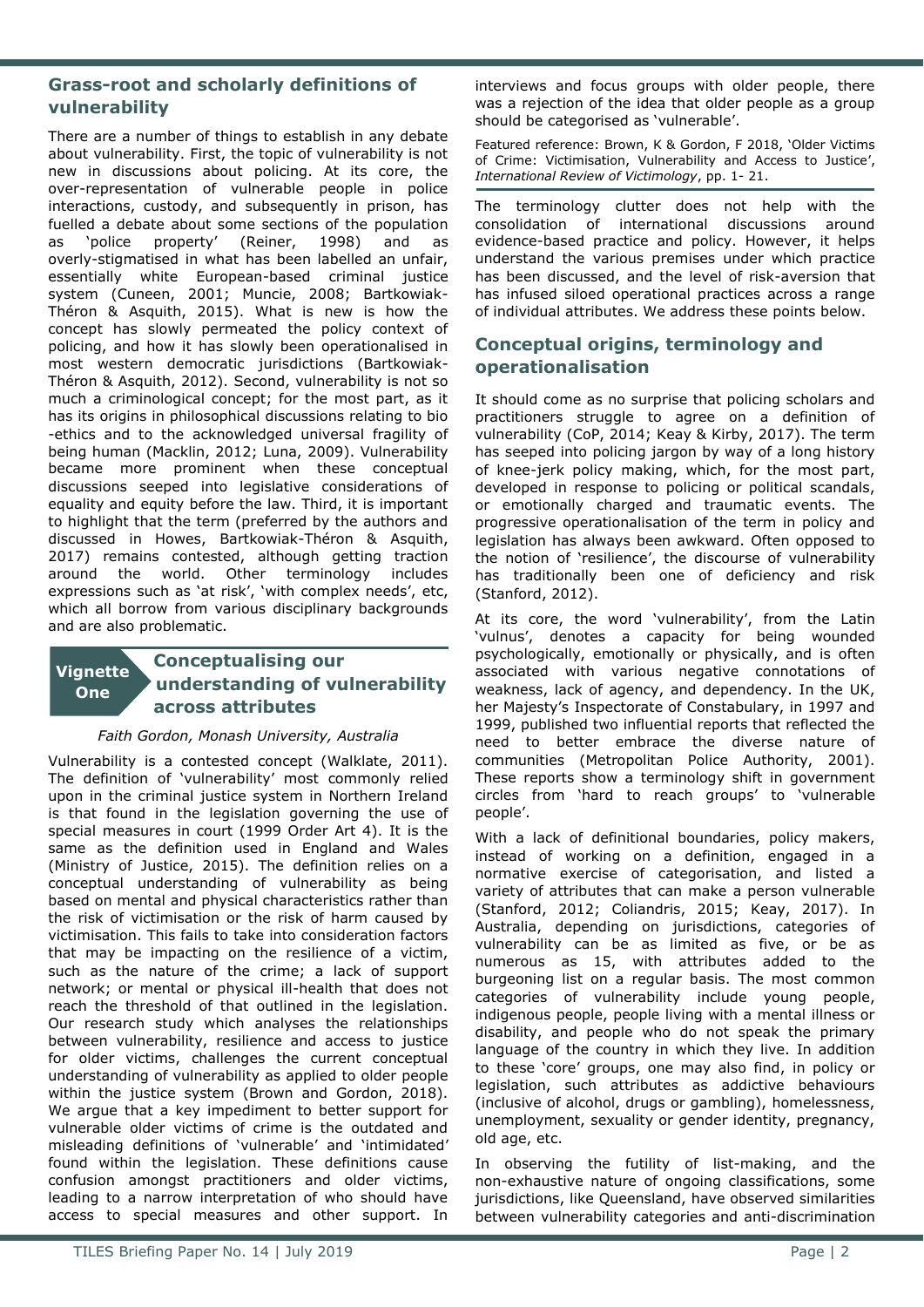legislation, and have dropped lists altogether, to adopt more encompassing and fluid policies aimed at identifying the individual, social, and institutional contexts of vulnerability.

#### **How do the police define, identify and respond to Vignette Two**

# **vulnerability?**

#### *Scott Keay, University of Central Lancashire, UK*

In the UK, austerity measures have meant that the police have had to think carefully about how they focus their resources. There has been a struggle to close the gap between increasing demand and a reducing supply. Focusing on the people with specific vulnerabilities who generate the most demand has been seen as one way of closing this gap. During this time there has been a significant rise in research into vulnerability in a policing context and the term 'vulnerability' is becoming pervasive in policing. However, this is not being translated consistently into practice. Part of the problem has been a lack of clarity from senior leaders, and yet, practitioner views are consistent with academic research, particularly around the issues of definition. The value of research on vulnerability can help in providing some clarity towards understanding it and directing the most appropriate resources accordingly. Put simply, tackling vulnerability is not a single agency response. Mapping out layers of vulnerability provides a method of understanding and diagnosing need, which is a precursor to tailoring services to meet need.

Featured article: Keay, S & Kirby, S 2018, 'Defining Vulnerability: From the Conceptual to the Operational', Policing: *A Journal of Policy and Practice*, vol. 12, no. 4, pp. 428–438.

While vulnerability is increasingly used to evaluate policing and criminal justice responses, we are still a fair way from defining vulnerability consistently across jurisdictions. However, there is recognition across jurisdictions about the fluid nature of vulnerability, and that vulnerabilities can be transient, enduring, overlapping, progressive, or cumulative. It is therefore important to focus on how vulnerability is experienced and embodied, as opposed to a strict label applied permanently to particular types of people.

### **Socio-legal considerations**

One of the foundational principles necessary for a state to be governed under the rule of law is the notion of equality for all citizens before the law. Although a lofty and arguably unachievable goal, legislatures (both federal and state) and the courts have recognised certain classes of citizens to be at increased risk of being vulnerabilised (eg: indigenous persons, people with mentally illness and children), with the criminal justice system often an exacerbating factor to their vulnerability (for example, isolation in custody has been proven to exacerbate existing symptoms of mental illness; incarceration of young people often comes with an increased risk of the young person being further introduced to a criminal career). Accordingly, legislative measures have sought to address this imbalance by creating mechanisms to minimise vulnerability such as

granting increased rights to certain classes of vulnerable citizens, and by introducing bespoke precautionary support mechanisms for categories of vulnerability.

For example, in realising the potential vulnerability of all persons in police custody, basic legislative safeguards have been enacted in most democratic jurisdictions to reduce the associated risk of those detained by police, and to increase diversion or referral pathways for vulnerable people. In New South Wales, these safeguards can be found in Part 9 of the *Law Enforcement (Powers & Responsibilities) Act 2002* NSW (LEPRA) and Part 1C of the *Crimes Act 1914 C'wlth*. Basic safeguards include the right to: communicate with a lawyer; use an interpreter; contact a friend or a relative; communicate with a consular officer; access medical assistance, and rest and refreshment. Further precautionary support mechanisms are added to this list, to cater for any additional unforeseen vulnerability, or according to special circumstances.

It is the contention of the authors that although a legislative response is one method to redress equity imbalances, individualised assessments of vulnerability may be critical but not practical, especially in light of emerging categories of vulnerable populations. The fast-paced, and occasionally volatile nature of police interactions with members of the public in crisis do not allow for any comprehensive 'tick-in-the-box' approach to immediately and holistically address vulnerability in the field. Furthermore, the pervasive, sometimes hidden nature of individual vulnerabilities (such as acquired brain injury or mild forms of cognitive disability), often prevents in situ assessments of individual circumstances. Yet if we take universal human fragility seriously, we can infer that any individual, at any point in time - but particularly during criminal justice encounters - may be vulnerable. Furthermore, one would be hard-pressed to find a person who, in the presence of police, would not be under duress in some way (unless the person is only asking for directions or information during a chance street encounter). Being in touch with police usually means that something, likely traumatic, has happened.

#### **Assessing risk in intimate partner violence Vignette Three**

#### *Romy Winter, University of Tasmania, Australia*

The prediction of interpersonal violence is still a relatively young science. Many police jurisdictions around the world use brief assessment tools to assess the likelihood of increased risk of intimate partner violence. However, the accuracy of assessment via these brief, often single page tools, and the capacity of front line officers to predict future violence based on an interview with the victim remain points of contention. A high score on these tools switches risk posed by the offender into vulnerability for the victim. Assessments that combine offender criminogenic needs with historic and static risks essentially conflate needs with risk factors. This method should only be used if doing so significantly improves an instrument's ability to predict recidivism in a specifically targeted population. Using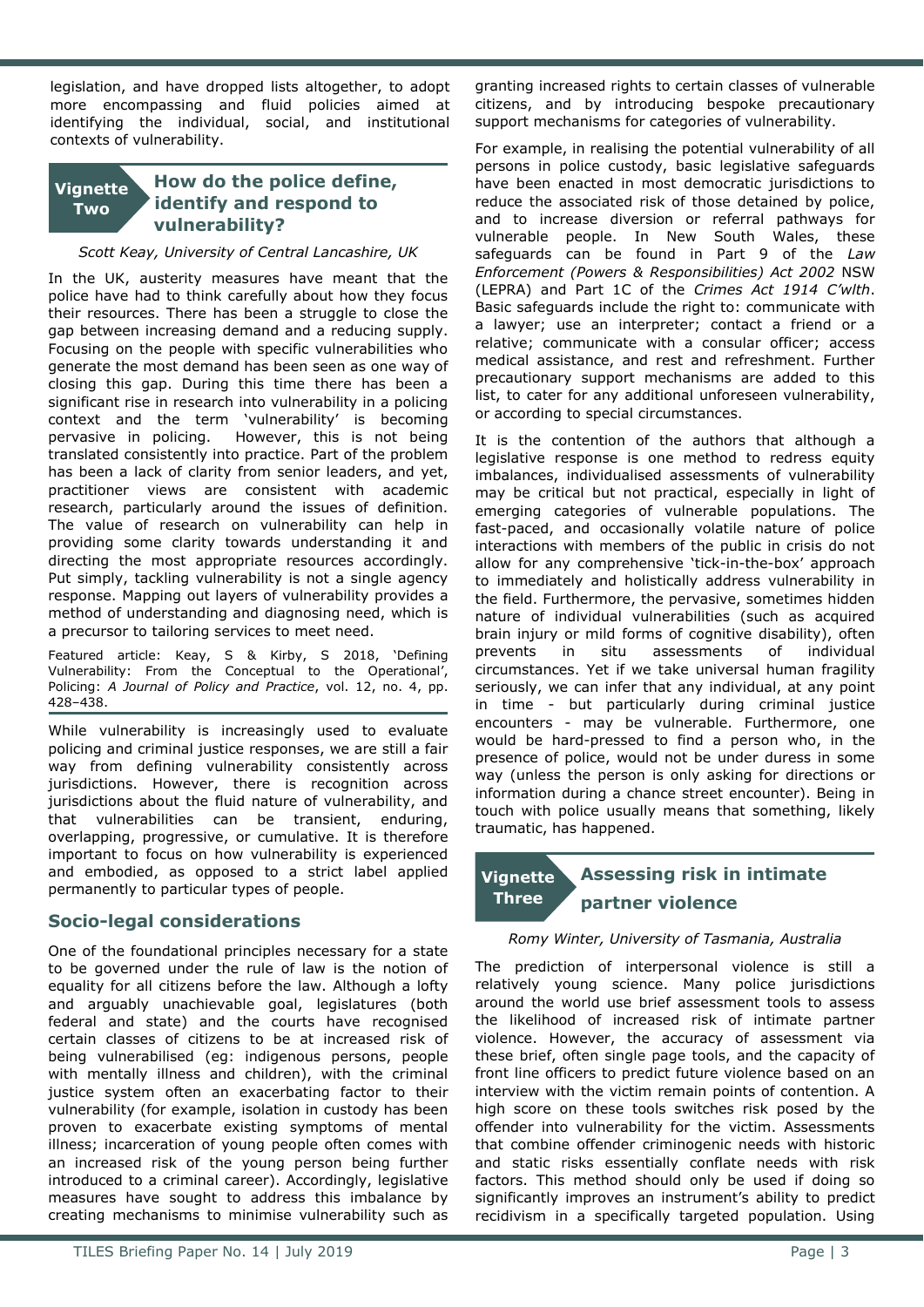the same instrument at all intimate partner violence incidents creates too much ambiguity. A broader application of risk assessment has the potential to identify protective factors as well as the risks and vulnerabilities of child and adult victims and to signpost issues for program intervention. The police preference for using short tools with loosely defined variables, masks the complexity of intimate partner violence as well as the intersectional vulnerabilities of victims.

Featured article: Winter, R 2017, '(Gender) and Vulnerability: The Case of Intimate Partner Violence'. In *Policing Encounters with Vulnerability*, pp. 199-220, Palgrave: Cham.

Taking a universal capacity for vulnerability as a stepping off point, we suggest that operationally, it may be best for police to assume that everyone is vulnerable, unless proven otherwise. While the individual assessment of the vulnerability of individuals is the gold standard, it would be resource intensive and unnecessary in the majority of matters (because yes: people are vulnerable). At later stages of the policing process however, and especially when additional support services become necessary, then individual assessment of vulnerability should assist in balancing the goal of equality/equity before the law with the legitimate security concerns of a state, along with a greater chance for admissibility of confessional evidence in court.

#### **How LGBT young people and service providers think riskiness informs LGBT youth-police interactions Vignette Four**

#### *Angela Dwyer, University of Tasmania, Australia*

Lesbian, gay, bisexual, and transgender (LGBT) people are now widely viewed as a vulnerable population, with young people in this category specifically viewed as being "at-risk" of victimization and/or legally "risky". Extensive research discusses the growing victimisation and discrimination that LGBT young people are subjected to in many spheres of their lives. LGBT young people around the world routinely experience homelessness, drug use, self-harm, suicide, and sexual abuse are issues raised. It is almost impossible to think about LGBT young people as anything but vulnerable as the assumption is they will experience victimisation before they become adults. Importantly, a now growing body of research is starting to show that, as these young people experience these forms of victimisation, it will mean that they end up in conflict with the law and police. But what does it mean to only view LGBT young people in terms of vulnerability and risk? The social construction of risk around LGBT young people is a growing area of concern, but relatively few scholars challenge the mainstream discourses of risk and vulnerability that come to be associated with LGBT young people. While there is a need for recognition of LGBT youthful vulnerabilities, there can be unintended outcomes of these forms of risk discourses. LGBT young people and service provider staff in one study in Brisbane, Queensland, Australia, noted how they thought looking at-risk (and in need of police protection) and/or looking risky (and in need of police regulation

and control) shaped how their interactions with police officers unfolded in public spaces. LGBT young people in particular discussed how they embodied riskiness: in terms of looking at-risk, and disavowing proper personal risk prevention; and in terms of looking risky, and continuing to enact suspicious subjectivities that caught police attention in public spaces. This highlights how, although risk factor paradigms are useful, we need to train police properly so they can respond appropriately to these intersecting vulnerabilities and consider "the contingency of life biographies" (MacDonald 2006: 380) amongst LGBT young people, as well as encouraging police to think about how youthful vulnerabilities are not necessarily riskier than others.

Featured article: Dwyer, A 2014, 'We're not like these weird feather boa-covered AIDS-spreading monsters': How LGBT young people and service providers think riskiness informs LGBT youth-police interactions, *Critical Criminology*, vol. 22, no. 1, pp. 65-79.

The principle of legal egalitarianism was expressed by AV Dicey in his landmark work *Introduction to the Study of the Law of the Constitution* as being '…the equal subjection of all classes to the ordinary law of the land administered by the ordinary courts…' (1982). In reality, equal application of the law does not result in equal outcomes from the law, in part due to the different social contexts each person brings to these encounters. Equal application, in this sense, results in differential outcomes depending on factors such as class, social status, race, religion, gender, illness, disability and age. The vulnerability of Australians (and others living in democracies) is substantially reduced through the advantages of living in a privileged world economy - access to subsidised health care, medication, education and support are all provided by the government - though, increasingly less so under the pressures of neo-liberal economics. However, and just as with other nations in the global South, Australia has its share of deprived areas where access to services such as transport, education, legal aid, or even basic medical services creates systems of inequality that exacerbate vulnerability. Vulnerability exists in many ways and forms. It also is prevalent in areas where systems of disadvantage and deprivation have been enduring, and there is a legacy of discriminatory practices, such as those experienced by First Nations Peoples (Hazelhurst, 1995; Cunneen, 2001).

It has long been recognised that certain classes of people, who encounter higher levels of vulnerability, are not able to either have equal access or the internal defence mechanism to deal with the legal system, and are at a greater risk in their dealings with police. In 1976, the landmark High Court decision in R v. Anunga identified numerous factors which made Indigenous Australians more vulnerable than the rest of the population and set out guidelines for their treatment during interviews with investigating officials. These guidelines were reiterated and reinforced in the 1987 Royal Commission in Aboriginal Deaths in Custody, and included measures to ensure that Indigenous Australians in police custody (Ligertwood, 2004), are: not intimidated by police interviewing; properly treated in police custody; aware and understand the right to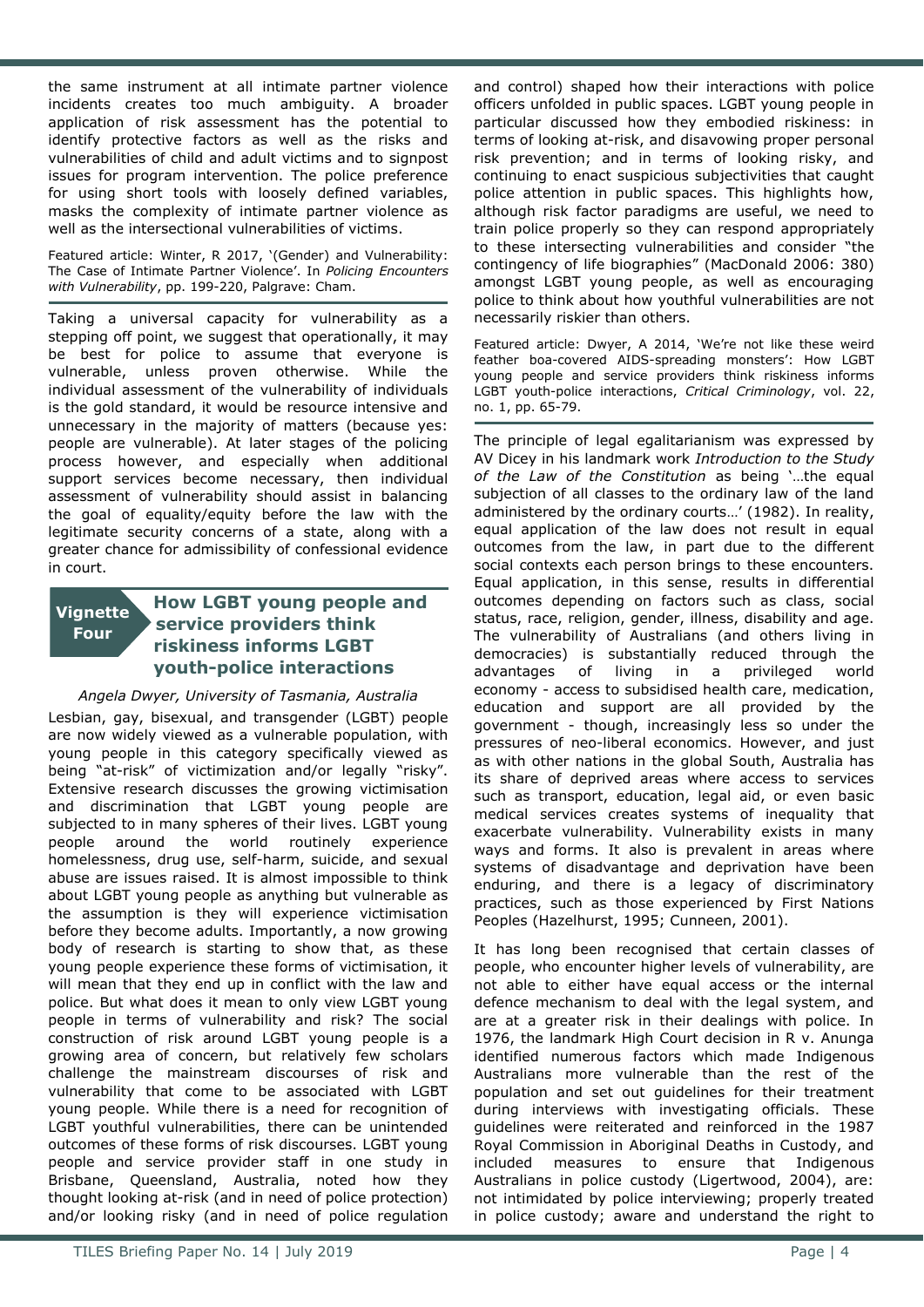silence; able to access legal advice which understands their cultural sensitivities; able to access an interview friend/support person, who may be able to provide independent, and responsible advice during the police interview.

The rationale behind the common law's 'unequal protection' of Indigenous Australians in police custody was founded on a number of vulnerabilities (categorised as special problems - ALRC, 1995) requiring special protection. Although potentially paternalistic (NTLRC, 2002), these mechanisms '…remove or obviate some of the disadvantage from which aboriginal people suffer in their dealings with police.' These vulnerabilities are particularly relevant in so far as their understanding of their right to remain silent and not make self-incriminating statements can be forestalled, and have been identified as including (ALRC 1986):

- difficulties in language, communication and comprehension;
- differences in conception of time and distance;
- health problems leading to disadvantageous behavioural patterns;
- customary law inhibition; and,
- poor aboriginal police relations.

In the recognition that inequality exists, steps have been taken, firstly by the common law and then the legislature, to try and redress this imbalance. Legal egalitarianism has been applied in statute and in the common law's vigilance to ensure fairness in the adversarial context of a criminal trial, through the development of well settled doctrines of law such as the presumption of innocence, burden of proof, rules of evidence and, most importantly for our purposes, the accused's right to silence. Even from this point of view, however, the system in practice can exacerbate vulnerabilities. For example, bail conditions are meant to be equally applied but are imposed sometimes in arbitrary ways that can significantly undermine a person's living conditions; especially when these are based on perceptions of fairness that do not take in account poverty (Bartkowiak-Théron et al, 2013). The way the verbal police caution (known in the US as the 'Miranda warning') is delivered does not always take into account levels of literacy, or the capacity of an individual to fully comprehend what is being articulated. Support systems (such as specialised medical services or translation services) are not available 24/7, and not available at all in some remote locations where First Nations Peoples are more likely to live. Much progress is being made to address inequity. Yet, Indigenous Australians continue to die in custody (441 since the Royal Commission into Black Deaths in Custody; Allen et al 2018) and, as evidenced by the recent cases of Ms Dhu and Kearah Ronan in Western Australia, detained for non-payment of fines and other minor "offences" against the system (such as failure to appear as a witnesses) (Hennessy, 2019).

# **Major paradigms**

For the most part, the concept of vulnerability has been operationalised in policing in two distinct ways. In the first, the UK model, vulnerability is assigned to specific

people; most commonly to those who have reduced capacity for consent such as the infirmed, and those with reduced cognitive abilities. Mandated by law - the *Safeguarding Vulnerable Groups Act 2006* - UK practitioners must comply with agreed standard operating procedures for any person who 'is or may be in need of community care services by reason of mental or other disability, age or illness, and who is or may be unable to take care of him or herself, or unable to protect him or herself against significant harm…'. Operationalised by way of regulating who can and cannot work with vulnerable people, this approach hampers the ability of policing services to (a) address other vulnerabilities arising from different characteristics, and (b) address the changing nature of individual vulnerability over time, and in different social contexts. Once labelled, a person is vulnerabilised whether they experience vulnerability or not. This approach marks out some people as pathologically vulnerable, while others who are also ontologically vulnerable, evade the increased surveillance and miss out on the service enhancements.

In the second, Australian, model vulnerability is increasingly adopted in policy and practice as an alternative lens to that of 'marginalised people'. Addressing both the operational concerns of working with victims, witnesses and offenders, as well as the engagement necessary with some estranged communities, this approach serves two purposes. On the one hand, it enables policing services to identify critical tipping points in the policing process (such as detention, interview, etc) where individual vulnerability may impact on the outcomes; and on the other hand, to identify communities that may experience vulnerability generally, and as such, may have difficulty in engaging with police. In recognising that vulnerability can arise not only due to individual or social characteristics but also by way of the criminal justice system itself, this shift from 'marginalised people' to vulnerability enables policing organisations to holistically address situations as they present themselves in the policing encounter. Focussed on processes that may vulnerabilise - rather than people who may be vulnerable - this approach opens up the opportunities to (a) address vulnerabilities that may not be immediately obvious, and (b) lay the ground work for a more universal approach to managing vulnerability in policing.

# **Applicability to policing**

At the 2018 Law Enforcement and Public Health conference, someone in the audience pointed out that 'since interactions with vulnerable people represent 75% of police interactions with the public, then it is only logical to make 75% of police recruit curriculum just that'. There is some merit and some logic to this. However, close review of police education in several Australian jurisdictions already points to the increasing time and resources allocated to readying police recruits for their work in the field. A significant component of police recruit education revolves around 'volume crime', which mirrors the bulk of work undertaken by police in their field. It also focuses on sections of the population that are most in need of police protection and safety. Understandably, a large component of the curriculum is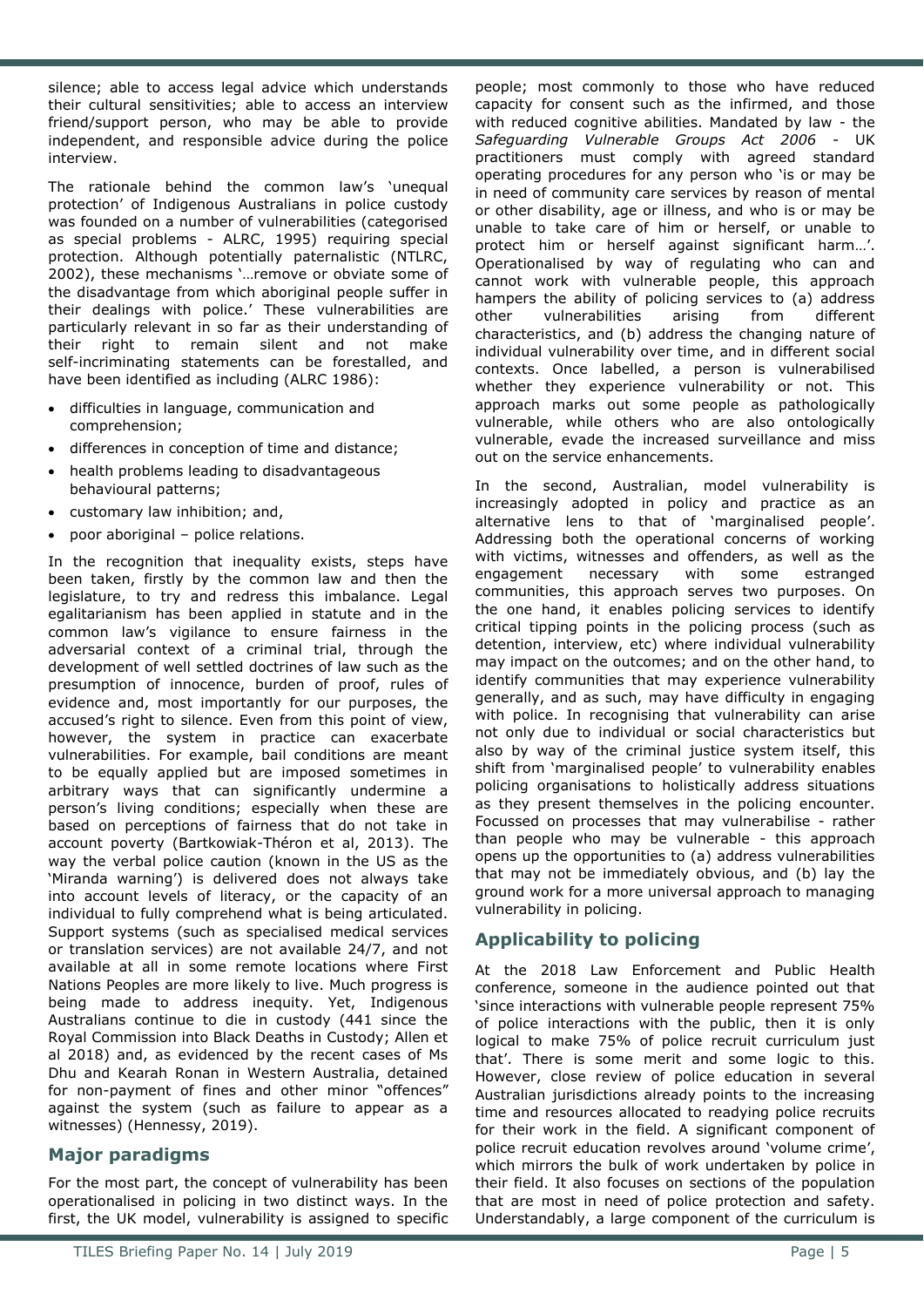dedicated to the legislative requirements of working with Indigenous peoples, children and young people, and 'behavioural health vulnerabilities' (Wood & Beierschmitt 2014), such as mental health, addictions, communication difficulties and cognitive impairments more generally. While these vulnerabilities are often integrated within the curriculum and considered in a variety of policing contexts, other vulnerabilities such as class, sexuality, gender, race/ethnicity are commonly considered by way of siloed 'awareness raising' sessions that are often not assessed nor considered in operational terms. There is some way to go before the other recognised vulnerabilities arising in policing encounters are integrated in the police curriculum in the same way as indigeneity, age and behavioural health vulnerabilities.

Current curriculum dynamics create a system of inequality that is potentially problematic and further stigmatising to vulnerable people. The allocation of so many hours to one group and twice that number, in some instances, to another has the potential to create the perception that some groups are 'more problematic' and therefore need more attention than the others. It also creates an impression of 'hierarchy of suffering' (cited in Mason-Bish, 2012), when allocation of specific time slots may only be a result of more effective political capital than an increased susceptibility to harm for scrutinised groups. To our knowledge, the Tasmanian jurisdiction is the only one to have adopted a more flexible way to teach police recruits about vulnerability, having departed from siloed vulnerability teaching.

The pigeon-holing of vulnerabilities also creates unrealistic expectations on police to meet demands in terms of recruitment, community representativeness, and retention. Representative quotas imposed by policy makers following inquiries into policing services (such as studies of Police-Maori relations in New Zealand) have rarely been reached by police organisations, who meet resistance from targeted communities, and retention problems at recruit levels (Rowe, 2009). These quota approaches fall foul to the misconception that membership of traditionally 'dis-privileged' communities automatically gives them the capacity to negotiate or address issues by virtue of the cultural attribute they possess. They are also built on the false assumption that being vulnerable in some sort of way automatically makes you more able to understand the experiences of other marginalised communities (APMAB 2005). Even when these quotas are used in a targeted fashion to create stronger links between policing services and specific communities (such as the creation of positions for Indigenous Australian police officers), these officers are required to manage the conflicts between their two communities (policing and Indigenous).

### **Conclusion**

There is nothing wrong - quite the contrary - with the intent to 'democratise' the policing process, and make it fairer. However, the approach taken (stemming from a normative clustering exercise, as opposed to an individual approach to lived experiences) has backfired, particularly in relation to the secondary stigmatisation that comes from being at the receiving end of a nomenclature exercise, and of mandatory specialised services. It has also created a framework that lends itself to the constant addition of new attributes to legislation and policy, and has entrenched a process that, whilst well-meaning and aimed at meeting the needs of new communities, has duplicated responses that are similar in practice and intent.

The language of vulnerability is now pervasive. Conference presentations, as well as scholarly papers, if not specifically addressing the concept of vulnerability, use the terminology as anything goes. Often, the word 'vulnerable' is juxtaposed to other nouns or adjectives that further blur the conceptual identity of vulnerability in the criminal justice system, and in the policing process. This is not conducive to consolidating practice, or feasible and streamlined risk assessments, especially if these are intended to protect the rights and the health and well-being of those entering the policing process. At the time the authors submitted this article for review, there exists a slow movement, worldwide, to consolidate discourse around vulnerability, with scholars from the UK and Australia trying to bridge the conceptual gaps that exist across these two jurisdictions. The arena of law enforcement and public health is particularly conducive to such an effort, in the recognition that the health and policing professions often encounter the same individuals, albeit at different times of their lives (Asquith & Bartkowiak-Théron, 2017). As such, the movement acknowledges that discourses about vulnerability strongly borrow from discussions that are aligning the determinants of criminal victimisation/ offending with the social determinants of health. This approach consolidates the critical theorising undertaken in bio-ethics, and initially considered by the authors, with the emerging interest in addressing vulnerability in policing practices.

 $~\sim~\sim~$ 

#### **About Authors**

**Dr Isabelle Bartkowiak-Théron** is a Senior Researcher in the Tasmanian Institute of Law Enforcement Studies (TILES), School of Social Sciences, at the University of Tasmania. As the head of police recruit training for the University at the Tasmania Police Academy, she specialises in policing interactions with vulnerable people, police education and the nexus between law enforcement and public health. Isabelle is currently the deputy chair of the University's social sciences ethics committee. She sits on the Australian Crime Prevention Council as the executive member for Tasmania, as well as on the Tasmania Sentencing Advisory Council.

**Dr Nicole L. Asquith** is an Associate Professor of Policing and Criminal Justice at the Western Sydney University, is a Research Fellow with TILES, and Co-Director of the Vulnerability, Resilience and Policing Research Consortium (VRPRC). Nicole is also a Research Associate with the Translational Health Research Institute, Sexualities and Genders Research, and Clinical and Health Psychology Research Initiative.